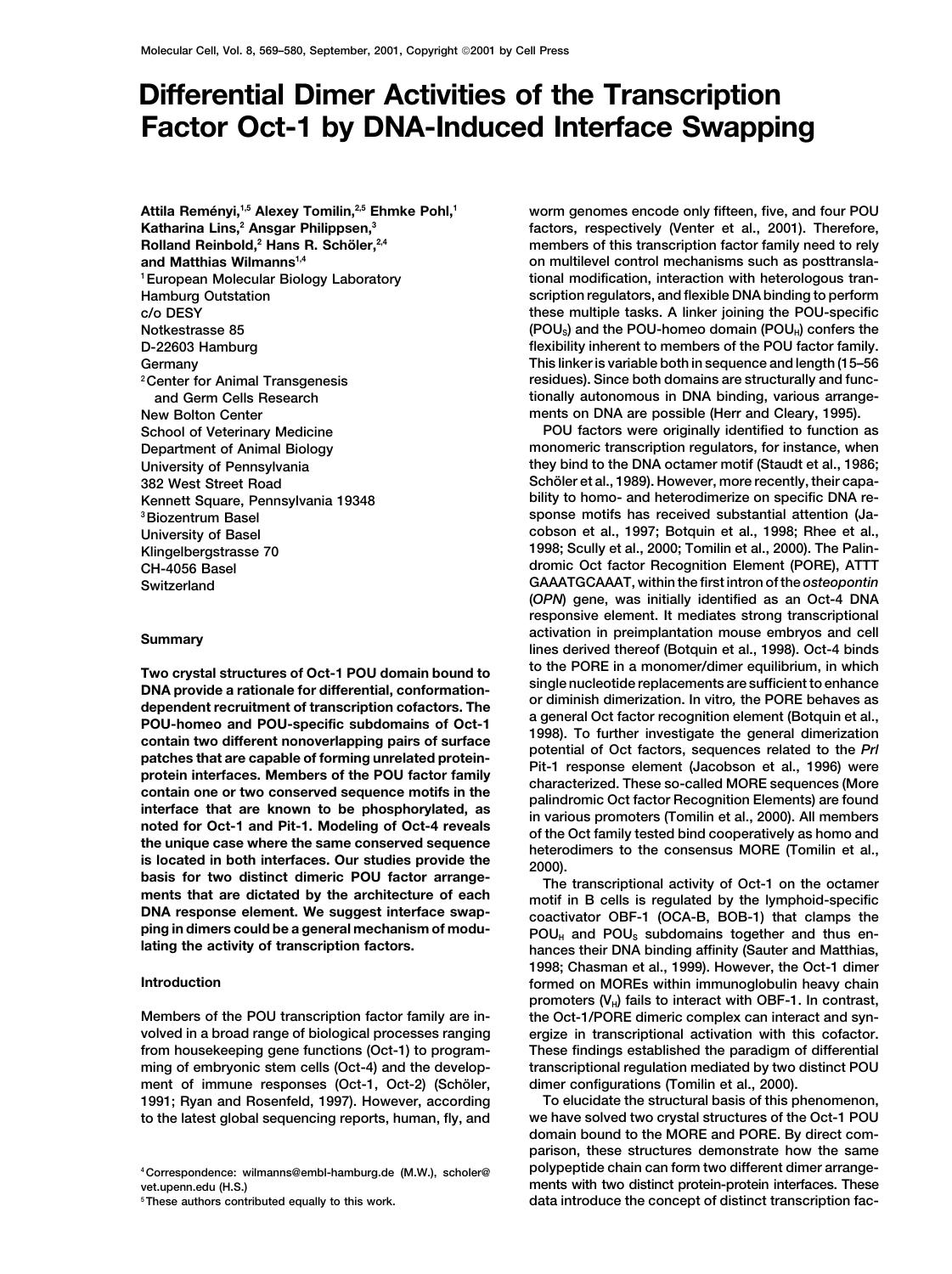

**Figure 1. Different Domain Arrangements in the Oct-1/MORE and Oct-1/PORE Complexes Mediated by Conserved Protein-DNA Interactions (A) The bipartite Oct-1 POU domain binds to both DNA responsive elements as a homodimer. In both structures, each POU-specific domain (POUS, S) is folded as a four-helix bundle, and each POU-homeo domain (POUH, H) is comprised of three helices. Each protein molecule is** depicted in the same color with different amounts of saturation for the two subdomains (POU<sub>S</sub>, less saturated; POU<sub>H</sub>, more saturated). In the **Oct-1/PORE complex, the protein molecule bound to the octamer-like half-site of the PORE element (5**-**-AGGCAAAT) is colored in magenta, and the molecule bound to the nonoctamer-like half-site (5**-**-TTTCAAAT) is in green. This coloring scheme is maintained in all subsequent figures. The lower panel shows the two structures viewed along the DNA axis. The asterisk indicates the palindromic center of the MORE oligonucleotide, which coincides with a crystallographic 2-fold axis. "N" and "C" designate the N terminus and the C terminus of each POU molecule, respectively. The approximate locations of the linkers, which are invisible in the structural model due to their flexibility, are shown as dotted lines.**

**(B) NUCPLOT representation (Luscombe et al., 1997) showing the hydrogen bond (H bond) interactions between POU molecules and the MORE and PORE DNA elements. The DNA phosphate backbone-mediated H bond interactions are depicted in regular font; the DNA sequencespecific interactions are in bold. The asterisks mark the palindromic and the semipalindromic centers of the MORE and PORE motifs, respectively. For simplicity, water-mediated protein-DNA interactions have not been included.**

**tor dimerization that depends on the sequence and the Results spacing of the protein domain binding motifs of the DNA response element. Thus, it extends previous models Overall Structures of the Oct-1/DNA Complexes of protein-DNA complex formation mediated by ligand- We have solved the crystal structures of the DNA binding induced allosteric effects (Lefstin and Yamamoto, 1998). segment of Oct-1 in complex with the MORE or PORE at a resolution of 1.9 A˚ and 2.7 A˚ The members of the nonsteroid nuclear receptor family, , respectively (Figure for example, provide another mode of transcription fac- 1, more details in Experimental Procedures). Since the tor dimerization dictated by the binding site, the hor- Oct-1 binding segment of the MORE is palindromic mone response element (HRE). HREs consist of two core (ATGCATATGCAT), it was not surprising that only onehexad sequences, AGGTCA. These could form direct, half of the protein-DNA dimer was found in the asymmetinverted, or everted repeats. On inverted and everted ric unit of the Oct-1/MORE crystals. The complete dimer repeats, the receptors dimerize only via a specific sur- complex is defined by a crystallographic 2-fold axis face patch within the carboxy-terminal ligand binding across the palindromic center of the MORE. The Oct-1/ domain. On direct repeats, however, the receptors form PORE structure contains the complete Oct-1 homodian additional interface between the conserved zinc fin- mer bound to the PORE DNA (ATTTGAAAGGCAAAT). ger DNA binding domains (Mangelsdorf and Evans, This semipalindromic element, based solely on se-1995). The DNA sequence-mediated dimerization of quence similarity to the consensus octamer motif (ATG POU proteins is different since the distinct surface CAAAT), can be divided into an octamer-like (AGG patches involved in dimer interface formation are both CAAAT) and into a nonoctamer-like (TTTCAAAT) halflocated on the DNA binding POU domain. Our results site (Figure 1B).** show how swapping protein-protein interfaces between **In the MORE complex, dimer binding extends over 12 different quaternary arrangements of POU factor/DNA base pairs, while a more extended segment of 15 base complexes can regulate transcriptional activity. pairs of the PORE is bound by the Oct-1 dimer, leading**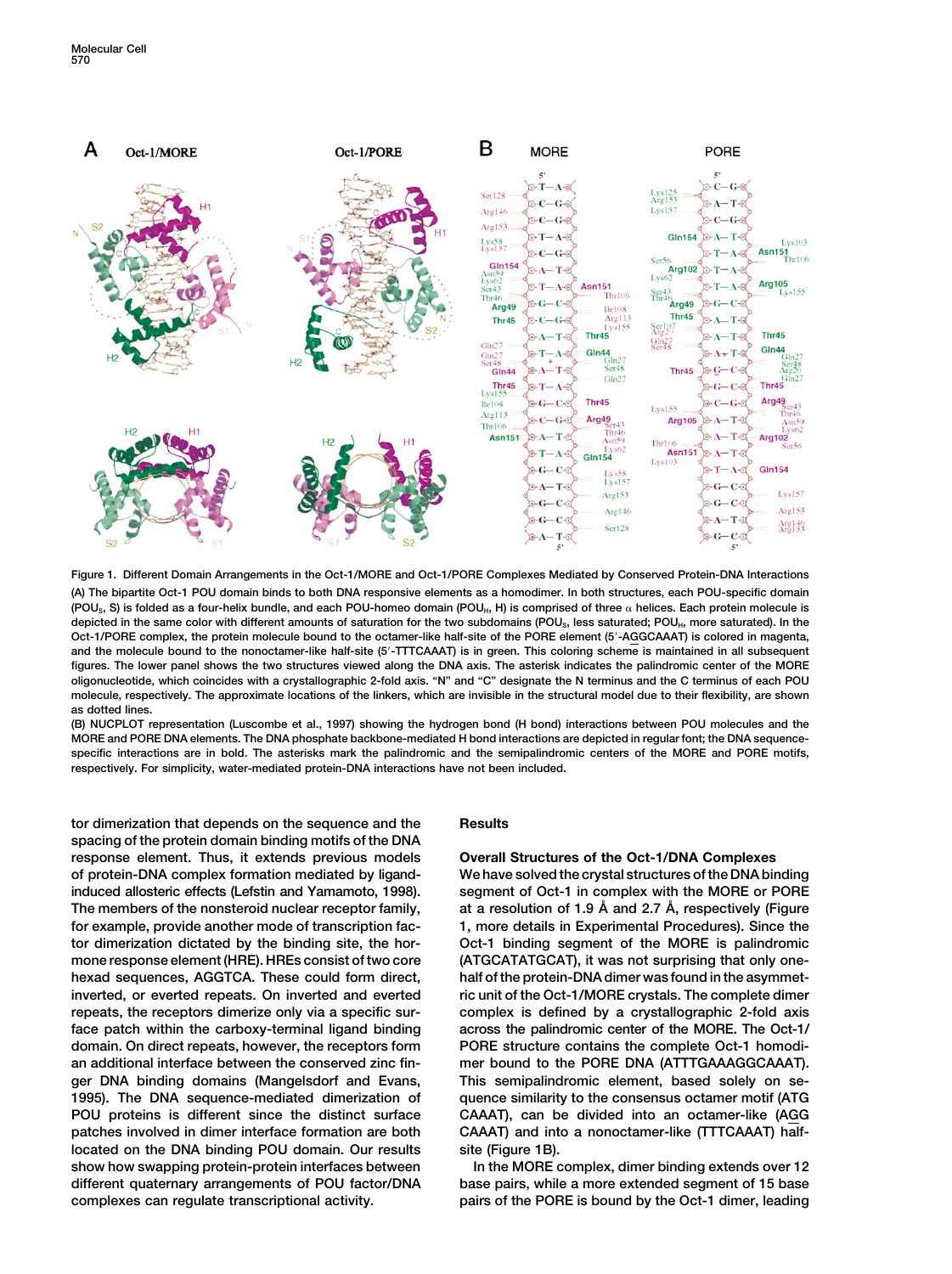**to a less compact protein-DNA arrangement. As in pre- is about 550 A˚ <sup>2</sup> (determined after Lee and Richards, viously described structures of POU/DNA complexes, 1971). A central feature of this interface is the docking** the linker region of Oct-1, connecting the POU<sub>S</sub> and of the C-terminal residues 157–160 of the POU<sub>H</sub> domain **POUH domains, remained invisible in the final electron onto the loop region between helix 3 and 4 of the POUS density for both complexes. Therefore, the four domains domain. The side chain of Ile159 fits into a hydrophobic** (two POU<sub>s</sub> and two POU<sub>H</sub>) that compose the protein cavity of the POU<sub>s</sub> subdomain, which forms a "knob-in**homodimer appear to be bound to DNA in a hetero- the-hole" structure (Figure 2C). Furthermore, additional tetrameric arrangement (Figure 1A). interactions are mediated by several H bonds, mostly**

**The Oct-1 POU factor binds to DNA in a bipartite fashion. 1997; Scully et al., 2000).** The binding topography is the same in both complexes in the sense that the POU<sub>S</sub> domains are situated proximal The two main interfaces formed in the Oct-1/PORE comto the center of each DNA element, while the  $POU<sub>H</sub>$  plex are located across the center of the PORE motif, as domains bind at distal positions (Figure 1B) In the MORE opposed to the interface observed in the Oct-1/MORE **domains bind at distal positions (Figure 1B). In the MORE opposed to the interface observed in the Oct-1/MORE complex, the DNA binding sites for POU<sub>H</sub> and POU<sub>S</sub> overlap by 2 base pairs within each MORE half-site,** whereas in the PORE complex, the two POU<sub>s</sub> domains and 500 A<sup>2</sup>, hence termed IF1 and IF2, respectively (Fig-<br>**Share 1 hase pair in the center of the PORE motif (Figure** ure 2B). Central to this interface is the N terminu share 1 base pair in the center of the PORE motif (Figure and Music Central to this interface is the N terminus of the 1B). Due to the nonpalindromic nature of the PORE, the  $POL_H$  domain, which interacts with the minor gr **main (Figure 2D). In the larger interface (IF2), one phos- and TTTC.**

the MORE, this motif is located at positions 1-2 and 11-<br>
12. while on the POU<sub>6</sub>, this on the POU<sub>6</sub>, and 14.<br>
12. while on the POU<sub>6</sub>, domain is situated in the major groove, with base-<br>
14-15. In both complexes, the C-

**using different, nonoverlapping surface patches for do-** *Are Nonoverlapping* **main-domain association. Each arrangement is induced To further validate our structural data on MORE- and by the specific positions and nature of the four protein PORE-mediated dimer formation, we mutated residues binding segments on the respective DNA element. The in Oct-1 that are involved in specific interactions within heterotetrameric arrangement of the POU dimers allows the two domain/domain interfaces, as inferred from the** two alternatives for POU<sub>S</sub>-POU<sub>H</sub> interface formation, one two crystal structures. Since the residues that contribute across the center of each DNA response motif (vertical the MORF-type interface do not overlap with thos **across the center of each DNA response motif (vertical to the MORE-type interface do not overlap with those in Figure 2) and one within one half-site (horizontal in within the PORE dimer, we were able to design mutant that each complex reveals only one type of interface, but not the other (Figure 2E). To confirm correct folding either across the DNA center or within each DNA half- and canonical DNA binding activity, each mutant was**

**In the Oct-1/MORE structure, there are two identical noglobulin gene. As expected, the mutant, which was protein-protein contacts forming between a POUS and designed to interfere with the MORE domain-domain a POUH domain within each half-site of the palindromic interface (I159D, N160A; see Figure 2C), dimerized on MORE motif (Figure 2A). The buried surface per domain the PORE but not on the MORE. Conversely, the PORE-**

**from main chain atoms except for one side chain contri-Structurally Conserved Protein bution by Asn160. This interface is reminiscent of those Domain-DNA Interactions found in the Pit-1/DNA complexes (Jacobson et al.,**

**in the different amounts of buried surface areas of 220 A˚ <sup>2</sup>** and 500 Å<sup>2</sup>, hence termed IF1 and IF2, respectively (Fig-**Phate group within the minor groove (position 10 of the** Each POU<sub>H</sub> domain is bound to a distal AT-motif. On Figure 2010 within the minor groove (position 10 of the and the POU<sub>S</sub> and the POU<sub>S</sub> and

Nonoverlapping Protein-Protein Interfaces<br>
The two structures of the Oct-1 POU factor in complex<br>
with the MORE and PORE demonstrate how the same<br>
transcription factor can form unrelated arrangements<br>
transcription factor

**Figure 2). However, the crystal structures demonstrate versions of the protein that selectively form one complex** site.<br>**MORE-Induced POU<sub>s</sub>-POU<sub>H</sub> Interface the consense to the consensus octamer site within the promoter region of the immu**sus octamer site within the promoter region of the immu-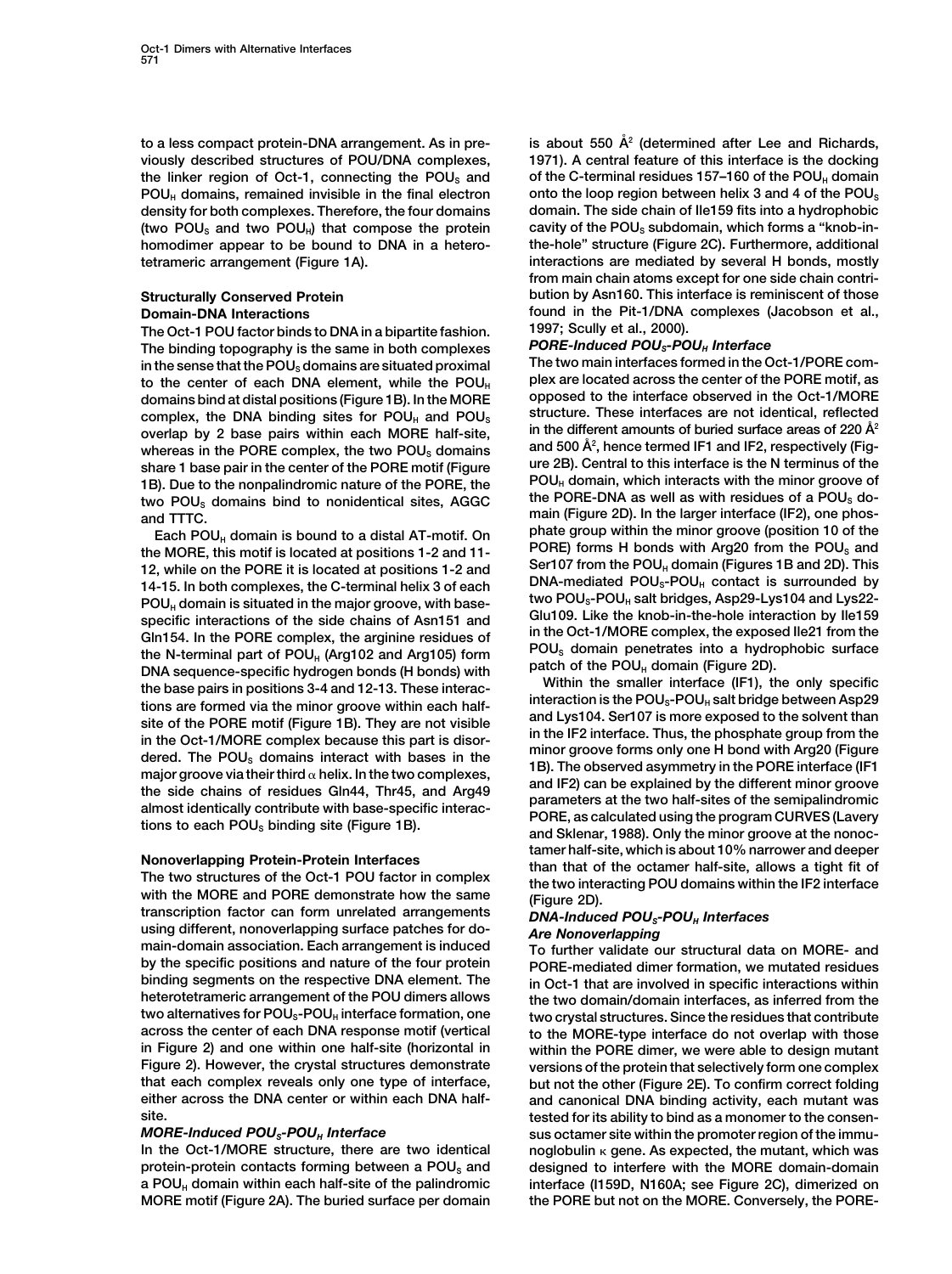

**on the PORE but did so on the MORE (Figure 2E). These Cleary, 1995; Phillips and Luisi, 2000). However, linker** results demonstrate that the PORE- and MORE-specific connectivity needs to be addressed when considering **POUS-POUH interfaces not only appear to be structurally possible binding cooperativity in POU dimer/DNA interindependent but are also functionally modular and au- action. Below, we will combine topography considertonomous. ations with biochemical data to provide evidence for the**

# **Connectivity of POUS and POUH Domains PORE complexes.**

**each polypeptide chain impairs unambiguous structural structure (Klemm et al., 1994). This arrangement is assignment of intramolecular domain-domain connec- equivalent to one half of the dimeric Oct-1/PORE comtivity in the Oct-1/MORE and Oct-1/PORE crystal struc- plex, suggesting a duplicated octamer-motif-like artures, similarly to previously solved POU/DNA structures rangement in which each polypeptide chain is bound to (Klemm et al., 1994; Jacobson et al., 1997; Scully et al., one half-site of the PORE. This model postulates that** 2000). The consistently observed unstructured nature the POU<sub>H</sub>-POU<sub>S</sub> protein interfaces in the PORE (IF1 and **of this segment suggests that flexibility of the linker IF2; see Figure 2) are formed between the two protein**

**Figure 2. Two Distinct POUS-POUH Interfaces in the Oct-1/MORE and Oct-1/PORE Complexes**

**(A and B) The different domain arrangements adopted in the two complex structures are formed by distinct domain-domain contacts. The color code of each DNA, which is shown vertically to left and right of each complex, reflects its specific interaction with the corresponding Oct-1 domains. The Oct-1/PORE complex is rotated 180 along the DNA axis with respect to Figure 1 to show the DNA from its protein-covered side.**

**(C) Close-up of the POUS1-POUH2 interface of the Oct-1/MORE complex (S1-H2), emphasizing the hydrophobic interactions of Ile159** from the C-terminal part of the POU<sub>H</sub> domain with POU<sub>S</sub>. The C-terminal helix of the POU<sub>H</sub> is depicted in green; the POU<sub>s</sub> is shown as a **surface representation in magenta with the hydrophobic residues in yellow.**

**(D) Close-up of the POUS1-POUH2 interface of the Oct-1/PORE complex focusing on the interplay between protein-DNA and proteinprotein interactions (S1-H2). The N-terminal nonhelical segment of the POU<sub>H</sub> is situated in the minor groove of the PORE element. One DNA phosphate group forms H bonds** with Arg20 (POU<sub>s</sub>) and Ser107 (POU<sub>H</sub>). The **figure depicts the larger interface (IF2; see** text). POU<sub>s</sub> is colored in magenta; POU<sub>H</sub> in **green. The DNA molecule is shown as a surface representation in gray.**

**(E) Interface mutants selectively disrupt the MORE- and PORE-type Oct-1 dimer. Amino acid residues from the MORE- or PORE-type** POU<sub>S</sub>-POU<sub>H</sub> interfaces were mutated to dis**rupt the respective dimer (MORE-interface mutant: I159D, N160A; PORE-interface mutant: I21Y). According to the EMSA, the interface-specific mutations do not interfere with** monomer binding to the Ig<sub>K</sub> octamer site but **selectively disrupt the MORE- or PORE-type complex formation. WT, wild-type POU domain of Oct-1; Ig, oligonucleotide containing the octamer motif from the immunoglobulin kappa chain promoter; P1, POU monomer/ DNA complex; and P1/P1, POU dimer/DNA complex. Notice that the Oct-1 dimer complexes with MORE and PORE migrate differently.**

**interface mutant (I21Y; see Figure 2D) did not dimerize could be an inherent property of POU factors (Herr and POUS-POUH connectivity in the Oct-1/MORE and Oct-1/**

**by an Unstructured Linker There is no ambiguity about the POU<sub>s</sub>-POU<sub>H</sub> connec-**The invisibility of the linker connecting POU<sub>S</sub> and POU<sub>H</sub> in tivity in the Oct-1/octamer motif monomeric crystal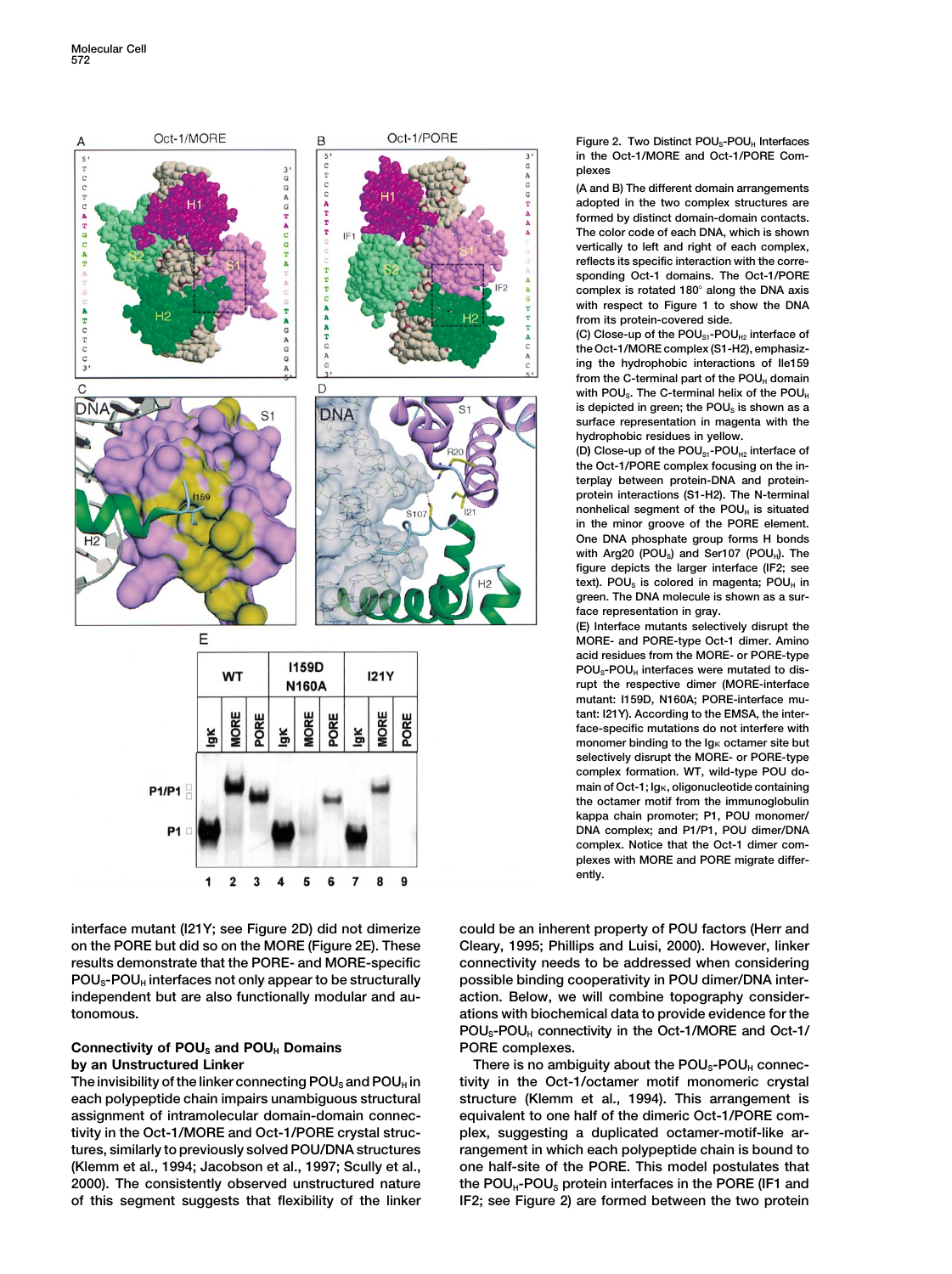

## **Figure 3. Model of Oct-1/PORE/OBF-1 Ternary Complex**

**(A) Superposition of the Oct-1 POU domain from the Oct-1/octamer/OBF-1 peptide ternary complex (Chasman et al., 1999) with the two POU domain monomers from the Oct-1/PORE crystal structure (see text). The POU domain from the ternary complex is shown as a C-trace in** red, the Oct-1/PORE complex in blue. Notice that the POU<sub>H</sub> domain superimposes well only for the monomer bound to the upper (octamerlike) half of the PORE motif. The other POU<sub>H</sub> shows an offset and is moved away from the DNA.

**(B) EMSA results with the PORE oligonucleotide, the POU domain of Oct-1, full-length OBF-1 protein, and a 44 amino acid containing OBF-1 peptide (OBF-1). The binding of the full-length coactivator (30 kDa) and the OBF-1 peptide (5 kDa) to the Oct-1/PORE dimeric complex (P1/P1) both result in the formation of differently migrating ternary complexes. The absence of a complex with intermediate mobility—between these two ternary complexes—indicates that the Oct-1/PORE dimer can bind to only one OBF-1 molecule at a time (see lane 3).**

**(C) The Oct-1/PORE complex could contain two coactivator binding sites at first glance. The figure shows the Oct-1/PORE crystal structure with the superimposed coactivator peptides in red. Due to the different geometric parameters of the PORE DNA half-sites, the lower site is not capable of binding to OBF-1 (crossed, see text).**

**Distance considerations and mutation data on this com- recruitment of this coactivator. plex indicated an unambiguous preference for a dimer The crystal structure of the Oct-1/PORE dimer com**model in which POU<sub>S</sub>-POU<sub>H</sub> dimer contacts form within plex suggests the way OBF-1 could bind to the PORE**each half-site of the DNA (Jacobson et al., 1997). Conse- mediated Oct-1 dimer. This structure shows how the quently, the spacing of the two half-sites should not deviations of the PORE sequence from palindromic sym**have a direct influence on the POU<sub>S</sub>-POU<sub>H</sub> dimer inter-<br>metry lead to differences in the geometric parameters **face but should only be restricted by the length of the of the two DNA half-sites which in turn result in an asym-POUS-POUH linker. This hypothesis has recently been metric dimer arrangement. Superposition of the two confirmed by a Pit-1 complex structure with the** *GH* **DNA half-site POUS-POUH arrangements of the PORE dimer response element, in which the spacing of the half-sites onto the Oct-1/octamer/OBF-1 complex (Chasman et was increased by 2 base pairs (Scully et al., 2000). Fur- al., 1999) shows that only one of them, covering the thermore, in an analogous experiment, we have shown octamer-like half-site of the PORE (ATTTGAAAGG** that the spacing between the two POU<sub>S</sub>/POU<sub>H</sub> binding CAAAT), matches the OBF-1 binding site geometry of **sites of the MORE can be extended by up to 2 base the Oct-1/octamer/OBF-1 complex (Figure 3A). Within** pairs without abolishing Oct-1 dimer formation (Tomilin the other POU<sub>s</sub>/POU<sub>H</sub>/DNA associate from the nonoc-

**The B cell lineage-specific coactivator OBF-1 comple- for POU/OBF-1/DNA complex formation (Chasman et al., ments the transcriptional activity of Oct-1 on the oc- 1999), would be too far away to be involved in any spe-**

**molecules and thus contribute to dimer stability. Ac- tamer consensus element (Sauter and Matthias, 1998). cording to this model, the correct spacing and relative A crystal structure with a 44 residue fragment of OBF-1 orientation of the two sets of POUS/POUH binding sites bound to the Oct-1/octamer motif complex revealed that are critical for protein-protein interactions across the this segment of OBF-1 simultaneously binds the DNA** half-sites of the PORE. This has been confirmed by pre- and both the POU<sub>S</sub> and POU<sub>H</sub> domains of the Oct-1 mono**vious data on the related Oct-4/PORE complex, demon- mer, thereby forming a clamp-like contact between them strating that the correct spacing of the half-sites is an through the major groove (Chasman et al., 1999). Reabsolute requirement for Oct factor dimer formation cently, we have demonstrated that OBF-1 specifically (Botquin et al., 1998).** *Botquin et al., 1998 Botquin et al., 1998 Botquin et al., 1998.* **The Oct-1/MORE complex, in contrast, is reminiscent is capable of binding to the PORE-type configuration of the structure of the related Pit-1 POU factor with the of Oct-1 (Tomilin et al., 2000), implying that structural synthetic** *Prl***-like DNA sequence (Jacobson et al., 1997). differences between the two dimers lead to differential**

**et al., 2000). tamer half-site, the POU<sub>H</sub> domain is displaced by about the ROU**H **3 A˚ with respect to the arrangement of the Oct-1/octa-Structural Basis of OBF-1 Interaction mer motif complex as a reference. In this conformation, with the Oct-1/PORE Complex the C terminus of the third POU<sub>H</sub> helix, which is critical**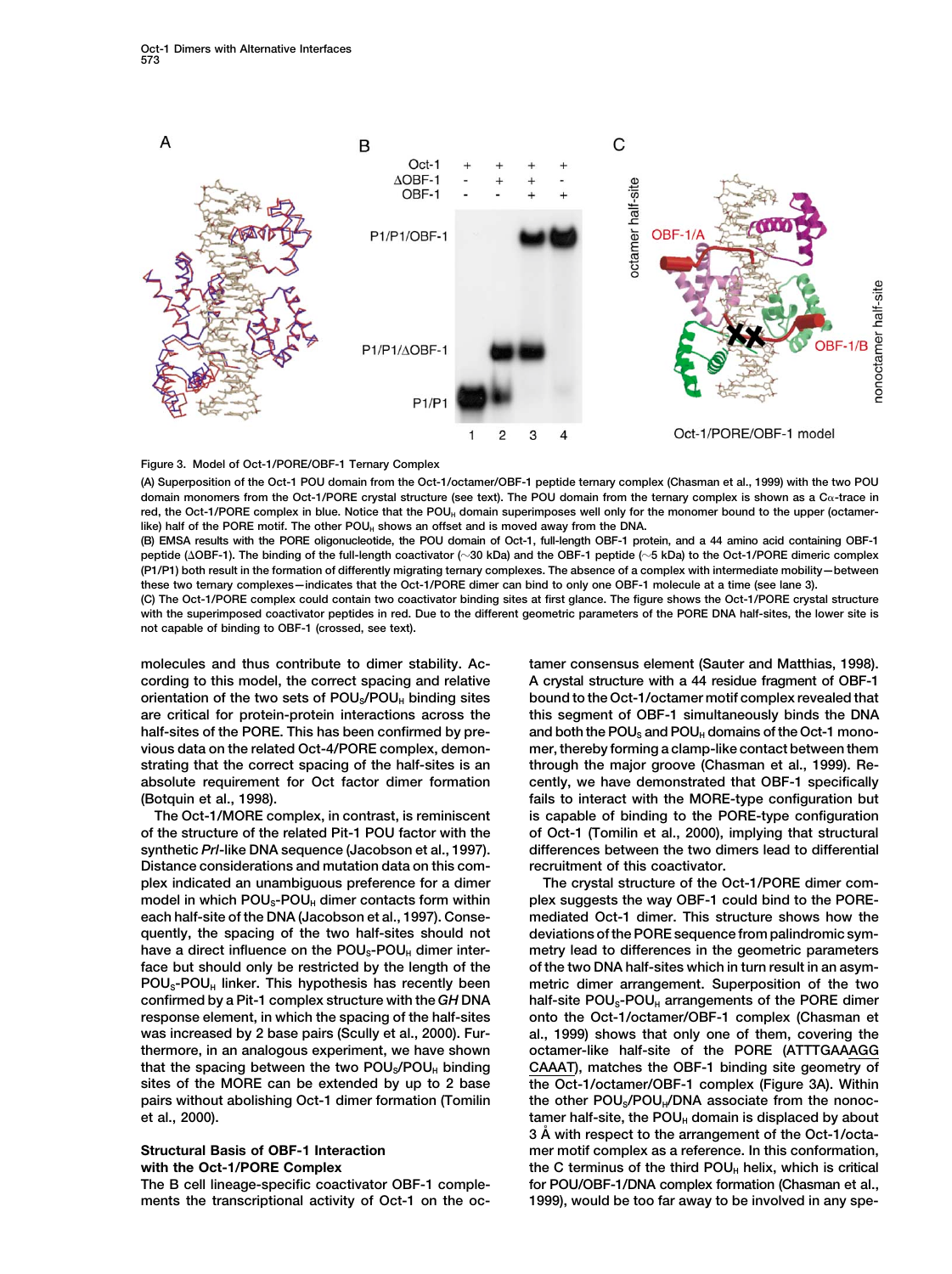

**Figure 4. Different DNA Subsite Spacing of MORE and PORE Induces Different Quaternary Structure Formation by Alternative Domain/Domain Surface Patches**

Left to right: structure of the MORE and PORE DNA, the different subdomain/DNA complexes (POU<sub>H</sub>, POU<sub>S</sub>) from the Oct-1/MORE and the **Oct-1/PORE crystal structures, and the complete dimeric complexes. The POUH binding AT subsite is colored in red to indicate the boundaries** in each binding site; the POU<sub>S</sub> binding boxes (ATGC, AGGC, or TTTC) are indicated in the color of the POU<sub>S</sub> that bind them. The shared base **pair between the two POUS binding subsites of the PORE is colored blue. The conserved protein domain-DNA surface patches of the POUS** and the POU<sub>H</sub> domains are colored in yellow and red, respectively. (This patch, however, for the POU<sub>H</sub> domain is not visible from these orientations—it is seen only in part on the upper domain of the POU<sub>H</sub>:PORE subcomplex). The MORE- and the PORE-type dimerization surface **patches are marked in brick red and gray-blue, respectively. Notice the nonoverlapping nature of the two interfaces.**

**data are further validated in a biochemical experiment ity at the secondary and tertiary structural level within showing that only one OBF-1 coactivator molecule binds each of their small, compact subdomains (POUS and** to the Oct-1 PORE dimer (Figure 3B). In essence, these POU<sub>H</sub>). **data demonstrate that regulation of Oct-1 by binding of the coactivator OBF-1 not only depends on its overall DNA-Induced Interface Swapping dimer arrangement but also on the specific geometry Critical to the formation of alternative Oct-1 dimers with**

**Comparison of the two structures of the POU transcrip- interfaces (I21 from the POUs domain in the PORE intertion factor Oct-1 reveals how a member of this family face; I159 from the POUH domain in the MORE interface), can rearrange its quaternary structure in the presence we were not able to detect any other significant similarity of specific DNA response motifs. The two arrangements between them either in sequence or in structure. Specific are possible because each of the two subdomains, POUS mutants that abolish the capability of Oct-1 to form alter**and POU<sub>H</sub>, contains two binding sites both suitable for native dimer arrangements, resulting in either MOREforming a POU<sub>S</sub>-POU<sub>H</sub> domain-domain interface. There only or PORE-only dimers, further support the indepenis evidence for at least one of the two pairs of binding dence of both POU<sub>S</sub>-POU<sub>H</sub> interfaces. **sites to be employed in the recruitment of the Oct-1 In Figure 4, we illustrate schematically why binding of** coactivator OBF-1 while not being involved in POU<sub>S</sub>- Oct-1 to the MORE and PORE motifs results in different **POUH interface formation. By the presence of this 2-fold protein arrangements. Since the POUS-POUH interface arsenal of surface patches per subdomain, members of is across the center of the DNA in the PORE complex, the POU transcription factor family have evolved a unique correct spacing and orientation of the two polypeptide** mechanism for structural plasticity. This mechanism chains, defined by the POU<sub>s</sub> and POU<sub>H</sub> binding sites of

**cific interactions with the coactivator. The structural could be employed to compensate for the lack of flexibil-**

**of the DNA element (Figure 3C). the MORE or PORE motifs is the capability of the POU domain to utilize two different, nonoverlapping protein Discussion Surface patches to form POU<sub>S</sub>-POU<sub>H</sub> interfaces. Although an isoleucine residue plays a prominent role on both**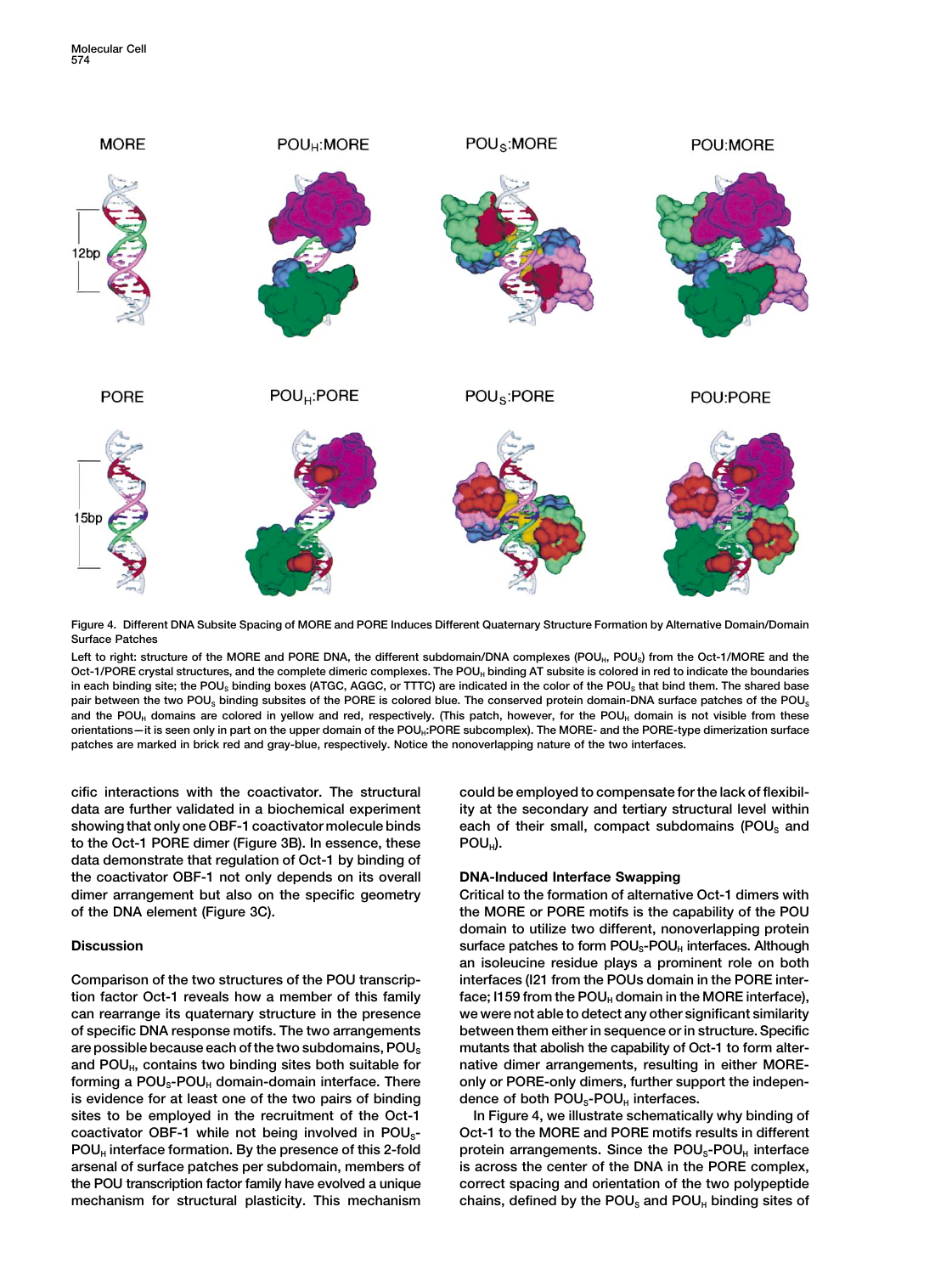## A

## **POU-specific domains**



| $Oct-1$ |  | RRKKRTSIETNIRVALEKSFLENOKPTSEEITMIADOLNMEKEVIRVWFCNRROKEKRIN |
|---------|--|--------------------------------------------------------------|
| $Oct-2$ |  |                                                              |
| $Oct-6$ |  |                                                              |
| $Oct-4$ |  | $KR$ $NRV$ .WSTM $KCP$ SLOOH $N$ GLD.VG. SS                  |
| $Pit-1$ |  | K. R., T. SIAAKD RH. G. HS S.O MRM. EE L V R.                |
|         |  |                                                              |

 $\alpha$ <sup>2</sup>

 $\alpha$ 



 $\alpha$ <sup>3</sup>

**Figure 5. The MORE- and PORE-Type Interfaces Are Structurally Conserved in the POU Transcription Factor Family**

**(A) Sequence alignment of POU domains from different transcription factors reported to dimerize in a DNA sequence-dependent fashion.** Amino acid residues conserved to Oct-1 are indicated by dots. Residues involved in POU<sub>S</sub>-POU<sub>H</sub> interface formation in the Oct-1/MORE and **Oct-1/PORE crystal structures are highlighted red and blue, respectively. Serine and threonine residues that are candidates for posttranslational modification are marked in yellow.**

**(B and C) Oct-4/MORE and Oct-4/PORE homology model built with WHAT IF (Vriend, 1990) using the coordinate file of the respective crystal structures with Oct-1. Due to sequence variation in the two interfaces, both models predict new side chain-specific H bond formations between the two POU molecules. This finding demonstrates the versatile nature of the MORE- and the PORE-type interface. Ser159 and Ser107 play a central role in the MORE- and PORE-like interaction, respectively.**

**(D) EMSA using an Oct-4 mutant containing a phosphorylation imitating mutation in the MORE dimerization interface (S159E). The Ser159Glu mutation selectively disrupts dimerization only on the MORE but not on the PORE motif. WT, wild-type Oct-4 protein; Ig, oligonucleotide containing the octamer motif from the immunoglobulin kappa chain promoter; M, monomer; and D, dimer.**

**the DNA, are strictly required for correct dimer forma- site" MORE-type interaction. This is possible only be**tion. Any other spacing would either lead to steric do-<br> **cause the POU<sub>S</sub>** and POU<sub>H</sub> domains bear redundant, **main clashes or to the loss of the interface. However, functionally identical protein-protein surface patches to binding to shorter DNA elements by Oct-1 is indeed form nonoverlapping POU<sub>S</sub>-POU<sub>H</sub> interfaces. A change** feasible by changing POU<sub>s</sub>-POU<sub>H</sub> interfaces from an in the spacing of protein binding sites on the DNA by 1 **"across two half-sites" PORE-type to a "within one half- base pair transforms into a rotational component of**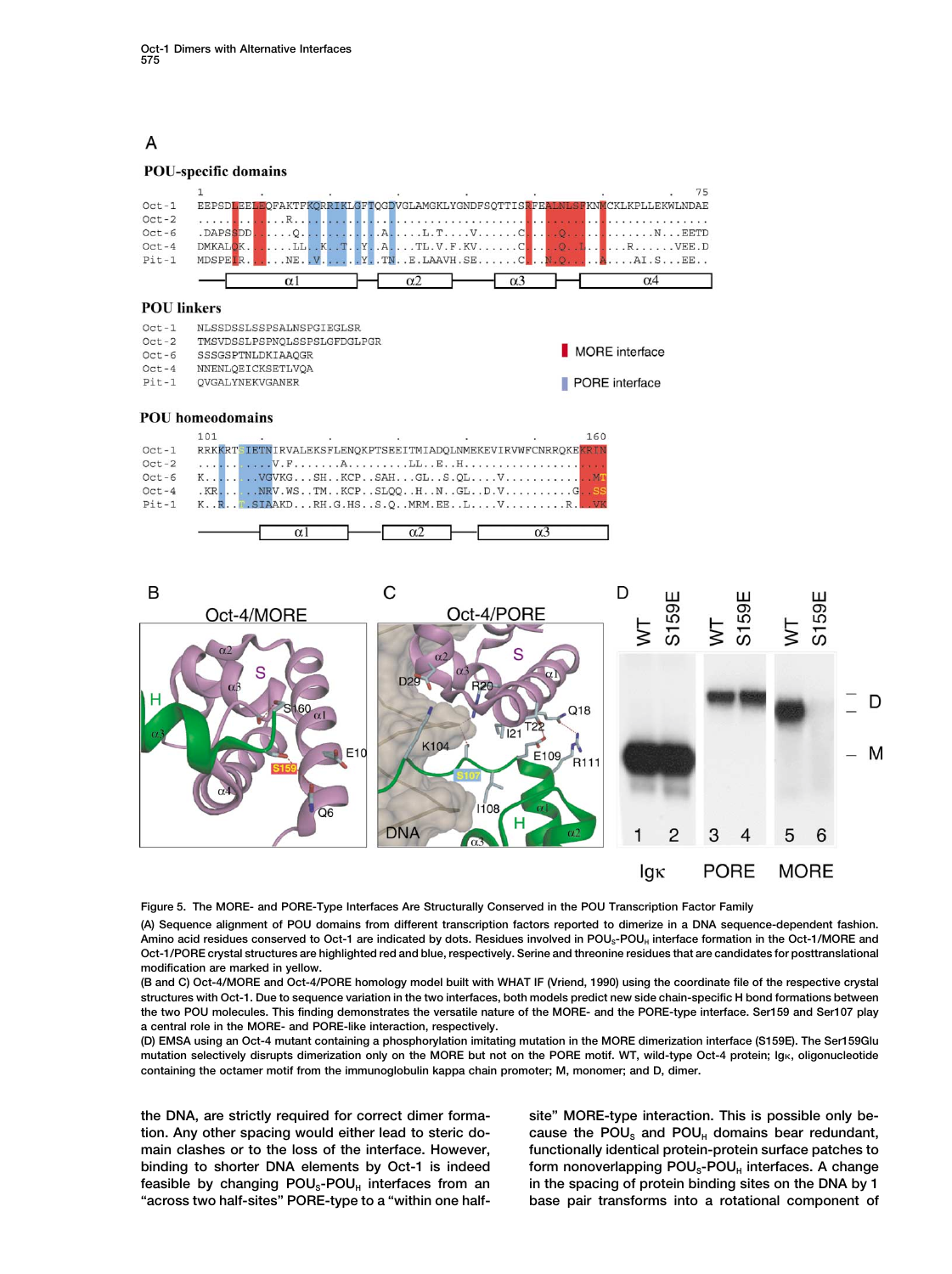

the PORE; (B) the MORE (Oct-1) or Prl (Pit-1); and (C) the MORE<sup>+2</sup> **(Oct-1) or GH (Pit-1) DNA response elements, which contain a 2 tivity. base pair insertion between the two half-sites when compared to** MORE/Prl. The different quaternary arrangements of POU subdo-<br>
mains (indicated by spheres) either expose or bury the MORE- or<br> **Phosphorylation as a Regulator of Dimerization**<br> **The activities of Oct-1 and Pit-1 are modif** the PORE-type dimerization interfaces. The MORE-type interface is **indicated as rectangular indentations (on the surface of POUS) and well as in vivo by phosphorylation of Ser107 or Thr107** protrusions (on the surface of POU<sub>H</sub>). The PORE-type interface is **from the POU<sub>H</sub>** domains of Oct-1 and Pit-1, respectively indicated by triangles. The open MORE-type interface is used for **Secil et al., 1991: Kapiloff e** indicated by triangles. The open MORE-type interface is used for<br>binding of OBF-1 in the Oct-1/PORE dimer. On the other hand,<br>the PORE-type interface could be potentially engaged for specific<br>cofactor recruitment ("Y" and **with respect to the type of dimer configuration (MORE versus PORE) tor Oct-4 in vivo (Brehm et al., 1997), but their sites or to the spacing of half-sites within one configuration. The second have not been mapped so far. The sequence alignment type of selectivity is only applicable for the MORE configuration, (Figure 5A) shows that position 159 in the Oct-4 POU** because the PORE configuration does not allow different spacing<br>of DNA half-sites. The N-CoR corepressor complex (Scully et al.,<br>2000) selectively binds to Pit-1 in complex with GH ("Z") but not<br>with Prl ("Y").<br>with Prl ("

**about 36**  $\degree$  and a translation of  $\sim$ 3.6 Å along the DNA is within the PORE POU<sub>S</sub>-POU<sub>H</sub> interface, and the secaxis. Therefore, different spacing arrangements of the ond (Ser159) is within the MORE POU<sub>S</sub>-POU<sub>H</sub> interface. **POU** subdomain binding sites yield different quater-<br> **This is illustrated in the modeled POU<sub>S</sub>-POU<sub>H</sub> interfaces nary POU dimer/DNA structures. Figure 4 illustrates how of Oct-4 in the MORE and PORE arrangements (Figures the POUS and POUH surface patches, forming the POUS- 5B and 5C). The Ser159Glu mutation, which mimics POUH interface in one complex, become exposed in the phosphorylation of Ser159 by a cellular protein kinase, alternative complex. selectively abolishes the MORE-type but not the PORE-**

**Structural and biochemical data suggest that the ob- type dimer formation (Figure 5D). In contrast, phosphor-**

**served interface swapping leads to domain swapping (Klemm et al., 1994; Botquin et al., 1998; Scully et al., 2000; Tomilin et al., 2000), although an opposite model for the PORE complex cannot be formally ruled out. In** reference to the two POU<sub>H</sub> domains, the PORE/MORE **swapping would result in flipping of each of the two POUS domains from one DNA half-site to the opposite and vice versa.**

## **Interface Swapping as a Common Property of POU Factors**

**Despite their different functions in vivo, POU factors display considerable sequence similarity, most particularly within the segments that are involved in DNA binding and dimer formation (Figure 5A). Earlier studies of the MORE and PORE** *cis* **regulatory elements revealed that both motifs mediate versatile homo and heterodimerization among the four Oct factors (Oct-1, Oct-2, Oct-4, and Oct-6) tested (Botquin et al., 1998; Tomilin et al., 2000). Computer models generated for all these homo and heterodimers indicate that they can be formed without steric clashes and by preserving most of the specific protein-DNA and protein-protein interface interactions (data not shown). As an example, Figures 5B and 5C show the modeling of protein-protein interfaces for Oct-4 homodimers formed on the MORE and PORE (compare to Figures 2C and 2D). Like Ile159 of Oct-1, Ser159 in Oct-4 can play a pivotal role in the MORE interface: it could be involved in H bond formation with Gln6 from the other Oct-4 POU domain. The modeling, along with previous biochemical data (Botquin et al., 1998; Tomilin et al., 2000), suggests that the observed interface swapping is a property widely shared in the POU family. Clearly, the transcriptional properties of Figure 6. Model for Selective Recruitment of Cofactors by POU each POU factor and its regulatory mechanisms need Dimers to be better characterized so as to discover to what** Schematic representation of POU dimer arrangements bound to (A) extent the potential of interface-domain swapping is<br>the PORE; (B) the MORE (Oct-1) or Prl (Pit-1); and (C) the MORE<sup>+2</sup> generally used to acquire differentia

**potential target site for phosphorylation by cAMP- or cGMP-dependent protein kinase. The first site (Ser107)**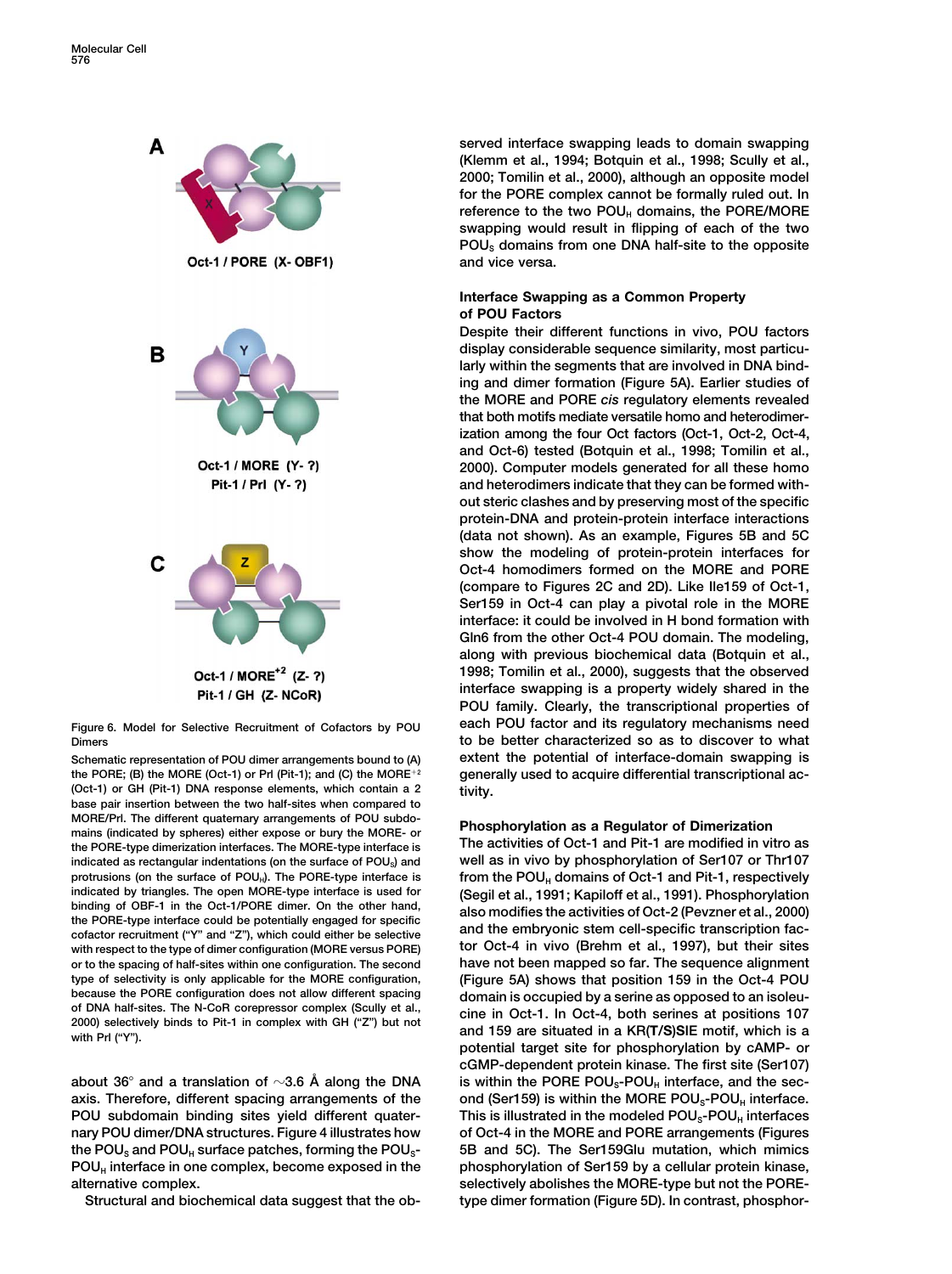| Table 1. Crystallographic Data Collection, Structure Solution, and Refinement |                                              |          |      |                      |                                            |                         |                                                         |                                  |                                           |  |  |  |
|-------------------------------------------------------------------------------|----------------------------------------------|----------|------|----------------------|--------------------------------------------|-------------------------|---------------------------------------------------------|----------------------------------|-------------------------------------------|--|--|--|
| λ (Å)                                                                         | d(mi) (Å)                                    | No. Data |      |                      | $\mathcal{U}\sigma$<br><b>Multiplicity</b> |                         | $R_{\text{sym}}^{\text{a}}$ (%)                         | iso/ano                          | $R_{\text{cullis}}^{\text{c}}$<br>iso/ano |  |  |  |
|                                                                               |                                              |          |      |                      |                                            |                         |                                                         |                                  |                                           |  |  |  |
| 0.8424                                                                        | 1.90                                         | 19950    | 95.3 |                      | 4.6                                        | 24.4 (6.2)              | 3.9(11.1)                                               | -                                |                                           |  |  |  |
| 0.8424                                                                        | 2.70                                         | 16717    | 99.5 |                      | 5.9                                        | 23.0(3.5)               | 5.8(38.9)                                               | -                                | -                                         |  |  |  |
| 0.9185                                                                        | 2.85                                         | 14471    | 99.8 |                      | 10.4                                       | 17.4(6.1)               | 10.6 (41.7)                                             | 4.94/0.90                        | 0.26/0.95                                 |  |  |  |
| 0.9190                                                                        | 2.85                                         | 14436    | 99.7 |                      | 5.6                                        | 11.8(5.6)               | 8.3(31.0)                                               | 5.90/0.67                        | 0.30/0.98                                 |  |  |  |
| 0.8856                                                                        | 2.85                                         | 14376    | 99.5 |                      | 4.9                                        | 14.5 (5.2)              | 8.0(24.2)                                               | $-70.93$                         | $-70.95$                                  |  |  |  |
|                                                                               |                                              |          |      |                      |                                            |                         |                                                         |                                  | $<$ B $>$ (Å <sup>2</sup> )               |  |  |  |
|                                                                               | <b>DNA Atoms</b>                             |          |      |                      |                                            |                         | $R_{\text{cvst}}^{\text{d}}$ (%)                        | $R_{\text{free}}^{\text{d}}$ (%) | Protein/DNA                               |  |  |  |
|                                                                               |                                              |          |      |                      |                                            |                         |                                                         |                                  |                                           |  |  |  |
|                                                                               | 445                                          | 138      |      | 0.013                |                                            |                         | 22.0                                                    | 24.2                             | 49/43                                     |  |  |  |
|                                                                               | 896                                          | 119      |      | 0.011                |                                            |                         | 23.9                                                    | 29.4                             | 61/45                                     |  |  |  |
|                                                                               | POU:PORE(br1)-remote<br><b>Protein Atoms</b> |          |      | <b>Solvent Atoms</b> | Completeness (%)                           | rmsd Bond<br>Length (Å) | (Last Shell)<br>rmsd Bond<br>Angles $(°)$<br>1.5<br>1.4 |                                  | Phasing Power <sup>b</sup>                |  |  |  |

 ${}^{\mathsf{a}}$   $R_{\mathsf{sym}} = \sum_{\mathsf{hkl}} \sum_i |I_i(\mathsf{hkl}) - \langle I(\mathsf{hkl}) \rangle | \sum_{\mathsf{hkl}} \sum_i |I_i(\mathsf{hkl})|$ 

**<sup>b</sup> Phasing power is defined as the ratio of the rms value of the heavy atom structure factor amplitudes and the rms value of the lack-of-closure error. <sup>c</sup>** *R***cullis is the mean lack-of-closure error divided by the isomorphous/anomalous difference.**

 $d$   $R_{\text{cost}}$  and  $R_{\text{free}} = |\Sigma F_{\text{obs}} - F_{\text{calc}}|/\Sigma F_{\text{obs}}$ ;  $R_{\text{free}}$  is calculated with 5% of the data that were not used for refinement.

**ylation of Ser107, which is imitated by Ser107Glu muta- in which the POU Oct-1 dimer formed on the MORE tion, generally abolishes DNA binding of recombinant mediates the recruitment of a yet unknown specific coexpressed Oct-1 and Oct-4 POU domains (data not factor, is also conceivable ("Y," Figure 6B). Furthermore, shown). Our structures suggest that phosphorylation of differences within the same POU dimer configuration,** Ser107, which faces the DNA backbone, leads to a steric generated by different spacing arrangements of half**clash in the POUH-DNA interface that is sufficient to sites, may also lead to selective cofactor recruitment, abolish formation of both MORE and PORE complexes. as recently demonstrated for the pituitary-specific POU These data indicate that differential tissue- and cell cycle- factor Pit-1 (Scully et al., 2000). Two structures of Pit-1 specific phosphorylation could be an additional mecha- bound to two related DNA response elements within the nism to specifically regulate POU dimer function in vivo.** *prolactin* **(***Prl***) and the** *growth hormone* **(***GH***) promoters**

Differential Recruitment by POU Dimers:<br>
Siate different spacing between the POU subomain<br>
A General Model strange of transcription<br>
moling sites (Scully et al., 2000). These two promoter<br>
The functional properties of a wi

**the accessible Oct-1 POU subdomain surfaces in the PORE-type configuration that are inaccessible in the Conclusion MORE-type configuration (Figures 6A and 6B). There-(Tomilin et al., 2000). However, an opposite situation, with the MORE and PORE DNA motifs reveal two alterna-**

**show how the same dimer arrangement can accommo-**

**fore, the MORE-type configuration fails to recruit OBF-1 The two structures of the Oct-1 POU factor in complex**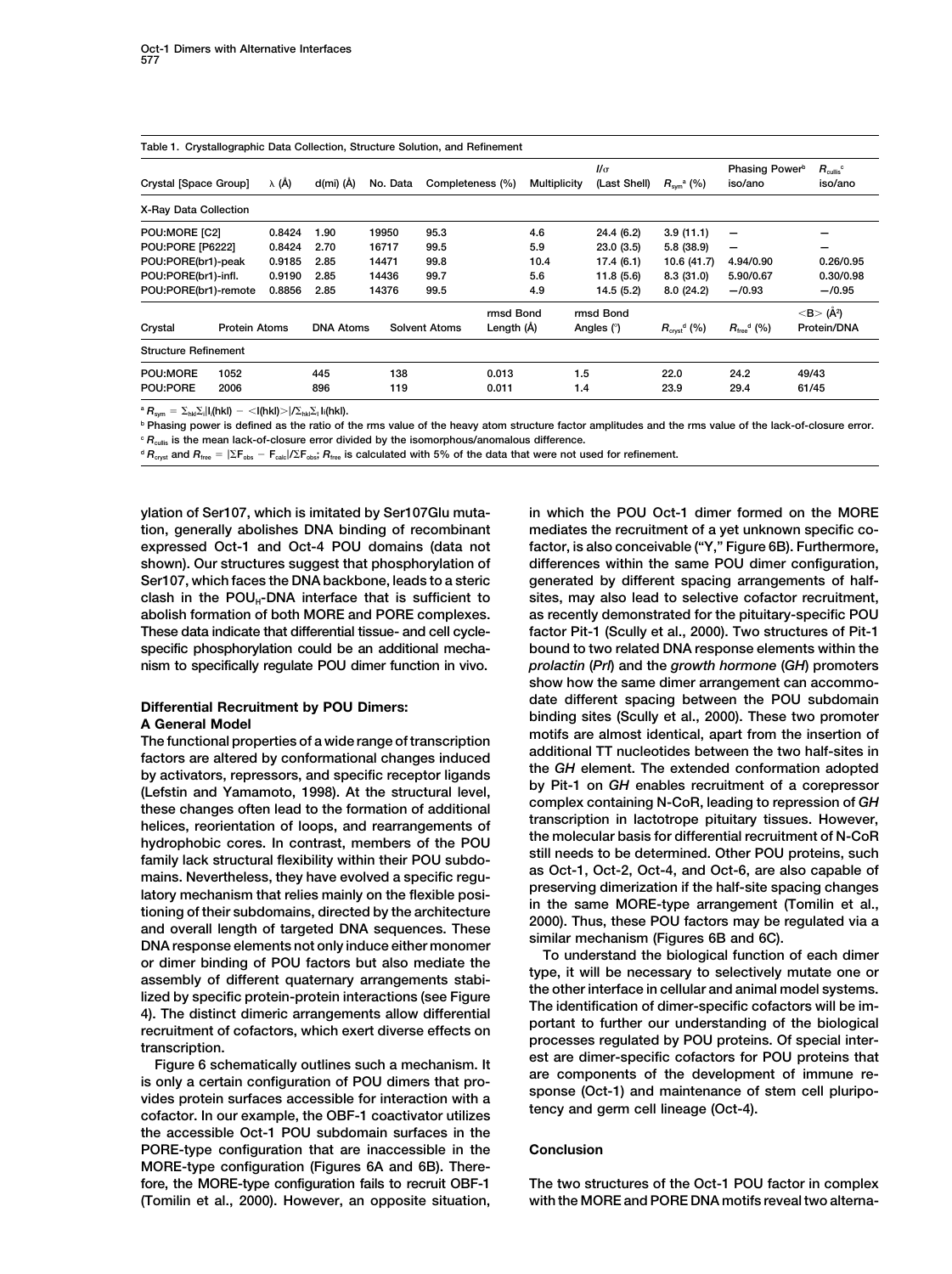

**Figure 7. Crystallographic Structure Determination of the Oct-1/MORE and Oct-1/PORE Complexes**

**(A) Oct-1/MORE: electron density from A-weighted, simulated annealed, 2Fo Fc omit map (1.9 A˚ ) calculated with the final model—but omitting all atoms depicted on the figure.**

**(B) Crystal structure of the Oct-1/MORE half dimer. The full dimer is generated by application of a crystallographic 2-fold axis indicated by** the asterisk. The content of the asymmetric unit is colored according to the averaged local displacement factors, ranging from blue (20 Å<sup>2</sup>) **to red (75 A˚ <sup>2</sup> ). All water molecules within the protein-DNA interface are shown as small spheres colored by their refined atomic temperature factors.**

**(C) Oct-1/PORE: experimental electron density map (2.85 A˚ ) calculated after solvent flattening.**

**(D) Oct-1/PORE: electron density from A-weighted simulated annealed 2Fo Fc omit map (2.7 A˚ ) calculated with the final model. The figures show the Val146-Arg158 helical region of both complexes with an AT base pair. Asn151 contacts the adenine base by two H bonds in the middle of the figures.**

**tive and unrelated dimer arrangements of the same poly- The members of the POU transcription factor family peptide chain. They provide direct evidence for the could serve as a paradigm to regulate protein function unique property of POU transcription factors to regulate by protein-protein interface swapping. their functional properties by forming different dimer Experimental Procedures assemblies. Previously, protein-protein interface swap**ping has been observed in a number of proteins with a<br>potential for monomer/dimer transitions leading in some<br>cases to pathological effects (Schlunegger et al., 1997). <br>zation procedure, are described elsewhere (Reményi et cases to pathological effects (Schlunegger et al., 1997).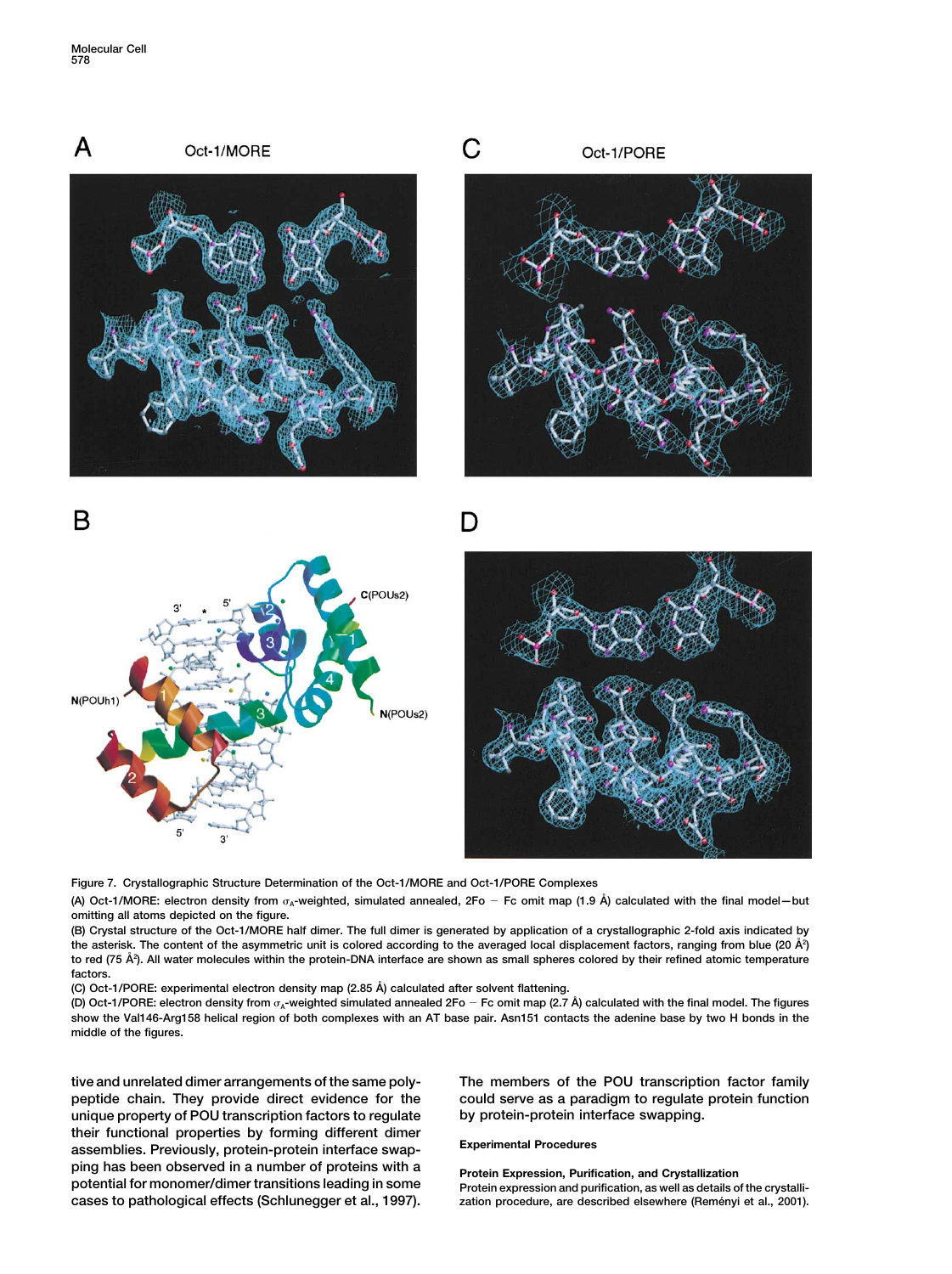**out with chemically synthesized oligonucleotides containing a modi- The linker region (76–102) connecting the two subdomains could** fied PORE motif (ATTTGAAAGGCAAAT, T→G) that enhanced ho- not be located in the enhanced ho-<br>mogenous dimer formation, showing comparable functional proper-<br>**Structure Refinement** mogenous dimer formation, showing comparable functional proper**ties to the original PORE motif (Botquin et al., 1998). The Oct-1/ Structure refinement and map calculations, using all the data from 20 A˚ to 1.9 A˚ for the Oct-1/MORE and from 20 A˚ to 2.7 A˚ MORE complex crystals were grown with a 21 bp oligonucleotide for the** with TA-overhangs from 22%-24% [v/w] PEG3350, 50 mM HEPES oct-1/ PORE complex, respectively, were carried out with the soft-**(pH 7.0), and 1.8 mM spermine, at 20C. The Oct-1/MORE crystals ware package CNS (Brunger et al., 1998). The final Oct-1/MORE belong to the space group C2 with unit cell dimensions a 93.3 A˚ , model has an R factor of 22.0% and Rfree of 24.2%, while the final**  $b = 52.4 \text{ Å}$ ,  $c = 69.0 \text{ Å}$ , and  $\beta = 127.6^{\circ}$ . The Oct-1/PORE cocrystals Oct-1/PORE model has an R factor of 23.9% and R<sub>free</sub> of 29.4%. **with a blunt-end 22 bp oligonucleotide grew from 20%–23% [v/w] None of the residues are located in the disallowed region on the PEG1000, 100 mM Na-citrate (pH 5.3), and 5% [v/v] glycerol. The Ramachandran plot. 96% of the residues are in the most-favored Oct-1/PORE complex crystallized in space group P6(2)22 with unit region of the Oct-1/MORE and 91% are in the most-favored region**

replacement with the AMoRe software (Navaza, 1994). The search<br>
model constant of a protein-DNA complex comprising the POU<sub>s</sub><br>
model build-type full-length and the S159E mutant Oct-4 protein were ex-<br>
alomain and the ATGC o<sub>x</sub>-weighted Fo – Fc map calculations in Civa (Brunger et al., 1996) with the following radioactively labeled oligonucleotides: Igk, 5'-ctg<br>and manual model additions in O version 6.2 (Jones et al., 1991). actcctgccttcagg and manual model additions in O version 6.2 (Jones et al., 1991).<br>The protein binds to the DNA as a symmetrical homodimer, with taaaatctcATGCATATGCATggaaaagcaag-3<sup>-</sup>; and PORE, 5'-ctgaaagt The protein binds to the DNA as a symmetrical homodimer, with<br>the symmetry axis of this complex located on the crystallographic<br>taaaatcacATTTGAAAGGCAAATggaaaagcaag-3'. **. 2-fold axis perpendicular to the pseudopalindromic center of each MORE oligonucleotide (upper strand, 5**-**-TCCTCATGCAT\*ATGC Acknowledgments ATCTCC-3**-**; lower strand, 5**-**-AGGGAGATGCAT\*ATGCATGAGG-3**-**).** The complete protein-DNA dimer complex was generated by the We thank Christoph Müller for critical comments on and Areti Mala-<br>
crystallographic 2-fold axis. In the structure determination and re-<br> **notes for critically re** crystallographic 2-fold axis. In the structure determination and re-<br>finement, the two halves of the MORE sequence were treated identi-<br>cally. The final model consists of 75 residues of the POU<sub>s</sub> domain<br>(1-75) and 56 resi

**Structure Solution of the Oct-1/PORE Complex Received May 17, 2001; revised August 2, 2001.** The structure of the Oct-1/PORE complex was solved by the MAD method, using a bromine derivative in which the thymine bases were **References replaced by 5-bromo-uracils. Thus, this derivative contained two bromo-uracils ("U") on the upper (5**-GAG-3') and two on the lower strand (5'-CTCCATTUGCCTTT LAG-3) and two on the lower strand to CTCCATTUGCCTTT Vriend, G., and Scholer, H.R. (1998). New POU dimer configuration<br>CAAAUGTG-3<sup>'</sup>). The heavy atom sites were identified using SHEL-X mediates antagonistic control of an o CAAAUGTG-3'). The heavy atom sites were identified using SHEL-X mediates antagonistic control of an osteopontin preimplantation<br>
(Sheldrick, 1998). Heavy atom position refinement and phase calcument and phase calcument and **Brunger, A.T., Adams, P.D., Clore, G.M., DeLano, W.L., Gros, P., calculated with the solvent-flattened phases was used for map interpretation. The model was built and completed as described for the Grosse-Kunstleve, R.W., Jiang, J.S., Kuszewski, J., Nilges, M.,**

**motif (ATTTGAAAGGCAAAT). The final model consists of 2**  $\times$  **70 residues of the POUS domain (6–75) and 2 57 residues of the CCP4 (Collaborative Computational Project 4) (1994). The CCP4**

The crystallization trials for the Oct-1/PORE complex were carried POU<sub>H</sub> domain (102–159) complexed with a 22 bp oligonucleotide.

cell dimensions  $a = b = 131.2 \text{ Å}$ ,  $c = 116.8 \text{ Å}$ .  $\bullet$  **of the Oct-1/PORE complex (PROCHECK, Laskowski et al., 1993). Further details of the structure refinement are given in Table 1.** Data Collection, Structure Solution, and Refinement<br>
Crystallographic Data Collection<br>
Crystals were mounted on nylon loops and flash-frozen in liquid<br>
mitrogen prior to data collection at 100 K. The native datasets were<br>

lengths. The data were recorded with a Mar 165 mm-CCD detector.<br>
Raw data were reduced and scaled with the HKL suite (Otwinowski<br>
and Minor, 1997). Details of the crystallographic data collection are<br>
given in Table 1.<br>
St

Botquin, V., Hess, H., Fuhrmann, G., Anastassiadis, C., Gross, M.K.,

**Oct-1/MORE complex (see above). Pannu, N.S., et al. (1998). Crystallography & NMR system: a new The asymmetric unit contains an Oct-1 dimer bound to the PORE software suite for macromolecular structure determination. Acta**